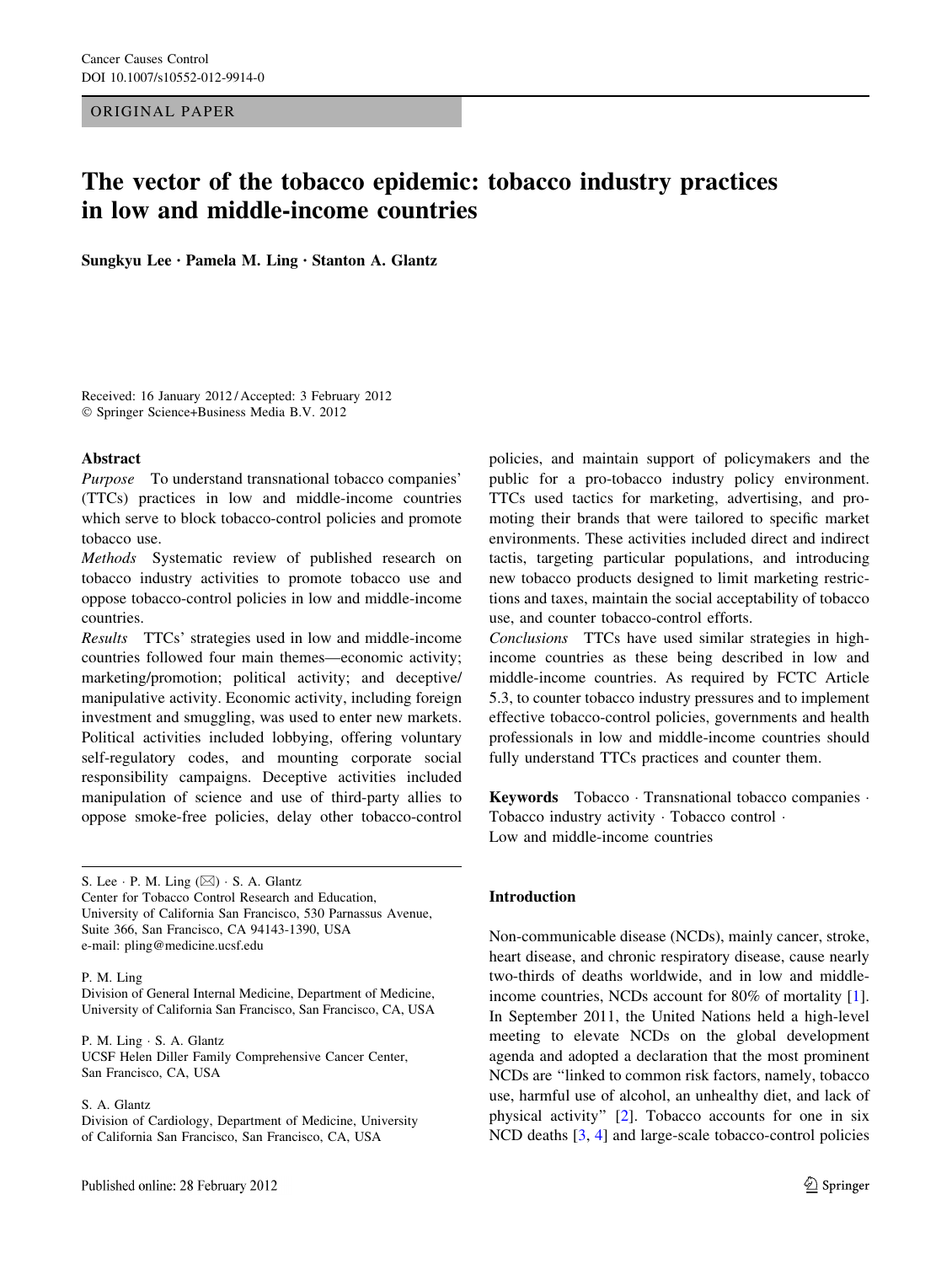are rapidly followed by large drops in heart disease and other NCDs [[5\]](#page-9-0). Because tobacco use is rising rapidly in many low and middle-income countries in response to the global expansion of transnational tobacco companies (TTCs), their often uncontrolled practices to create demand for tobacco has been shown to weaken tobacco-control polices [\[6–8](#page-9-0)].

The four major TTCs—Philip Morris International (PMI), British American Tobacco (BAT), Japan Tobacco International (JTI), and Imperial Tobacco—controlled approximately 69% of the global market (excluding China) in 2008 [\[9](#page-9-0)]. These major companies have acquired other TTCs or local companies. In 2002 Imperial Tobacco bought the German company, Reemtsma (one of the big five global tobacco companies during the 1990s) and in 2008 acquired the Spanish tobacco company Altadis. JTI bought RJ Reynolds' international operations in 1999 and Gallagher, the UK's third largest tobacco company, in 2007 [\[9\]](#page-9-0). This consolidation has made the remaining TTCs more powerful and prosperous.

The TTCs have long recognized the importance of opening new markets globally, especially in low and middleincome countries, where there may have been little recognition that smoking causes diseases, and where tobacco-control policies were weak [\[10](#page-9-0)]. As TTCs successfully established new markets, they adapted aggressive marketing strategies used in high-income countries, for example free sampling, billboards, sponsorship, target marketing, and introducing new types of cigarette to create demand for their brands [\[11–22\]](#page-9-0). Many of these strategies are illegal or severely restricted in high-income countries. For example, in Japan in the mid and late 1980s, Philip Morris (PM) used television advertising to introduce and promote its Marlboro brand because Japan did not ban such advertising at the time [\[23](#page-9-0)]. To circumvent a ban on tobacco advertising in Thailand, BAT advertised on television and radio in neighboring countries that broadcast into Thailand [[19\]](#page-9-0). While these efforts were tailored to local conditions [[24](#page-9-0)], the TTCs developed standardized global identities and global promotion strategies for brands that were popular in high-income countries, typified by PM's standardized market research on young adults, aged 18–24 years in different regions and countries to build Marlboro into a global brand [[22\]](#page-9-0).

The TTCs' global market expansion succeeded: cigarette consumption increased by 33% in Africa and 24% in Latin America between 1970 and 1980 [[25\]](#page-9-0). In Asia, tobacco sales grew by 33% between 1991 and 2000, after the TTCs' efforts in the mid and late 1980s [\[26](#page-9-0)]. In the former Soviet Union (FSU), from 1991 to 2000, per capita cigarette consumption increased by 51% in countries where TTCs invested resources to drive demand [\[27](#page-9-0)].

As of January 2012, the World Health Organization Framework Convention on Tobacco Control (FCTC) has been ratified by 174 countries and other parties [\[28](#page-9-0)] to address the global tobacco epidemic. Indeed, low and middle-income countries were important in the development and enactment of the FCTC, often overcoming opposition from the United States, China, Japan, and Germany [[29\]](#page-10-0). However, effective implementation of the FCTC and the UN's declaration on the prevention and control of NCDs [\[2](#page-9-0)] requires understanding the TTC's tactics in low and middle-income countries.

# Methods

We systemically reviewed published research on tobacco industry activities to promote tobacco use and oppose tobacco-control policies in low and middle-income countries, including papers analyzing previously secret tobacco industry documents. These documents have been made available in the United States as a result of litigation against the tobacco industry (freely accessible at the Legacy Tobacco Documents Library, [http://legacy.library.ucsf.](http://legacy.library.ucsf.edu) [edu\)](http://legacy.library.ucsf.edu). We reviewed a bibliography of papers based on industry documents ([http://www.library.ucsf.edu/tobacco/](http://www.library.ucsf.edu/tobacco/docsbiblio) [docsbiblio\)](http://www.library.ucsf.edu/tobacco/docsbiblio), searched PubMed and Google Scholar beginning with ''tobacco industry'' and ''activities/strategies/ tactics'' between September and November 2011, and reviewed the bibliographies of the papers we located to identify all studies describing tobacco industry tactics in low and middle-income countries; the initial search yielded 342 papers. We excluded studies focusing on industry practices in high-income countries and those on topics unrelated to tobacco industry strategies. A total of 114 studies (74 papers analyzing industry internal documents and 40 papers analyzing other data sources) met inclusion criteria for this review.

We organized the research by four themes (Table [1\)](#page-2-0) adapted from a previous study [\[30](#page-10-0)] of TTCs' strategies in Southeast Asia—economic activity; marketing, promoting, and advertising; political activity; and deceptive/manipulative activity. The TTCs' practices were classified into 11 subthemes: foreign investment, smuggling, direct and indirect tactics, targeting particular populations, introducing new types of cigarette, lobbying, voluntary self-regulatory code, corporate social responsibility (CSR), opposing smoke-free laws, using third-party allies, and litigation.

#### Economic activity

The TTCs have used direct investment and smuggling [[31,](#page-10-0) [32](#page-10-0)] to gain a foothold in new markets. In countries where governments welcomed foreign investment and treated the tobacco industry as a source of economic development, the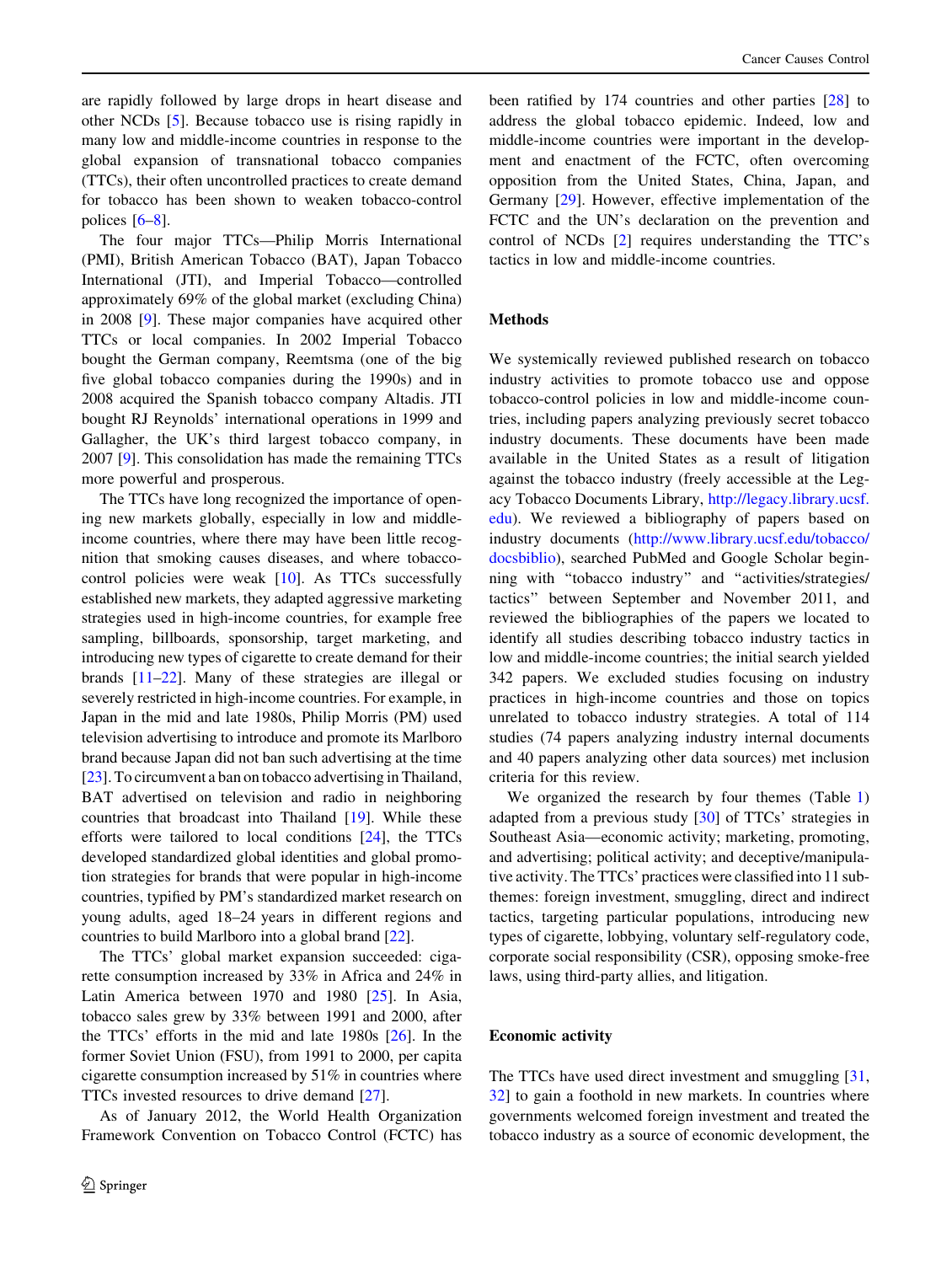<span id="page-2-0"></span>

|                                         |                                                  |                                                                                                                                                                                                                                                                                                                                                                       | Table 1 Examples of transnational tobacco company practices in low and middle-income countries and comparison with high-income countries                                                                                                                                                                                                                                                                                                                                                                                                                            |                                                                                                                                                                                                                                                                                                                                                                                                                                                                                                              |
|-----------------------------------------|--------------------------------------------------|-----------------------------------------------------------------------------------------------------------------------------------------------------------------------------------------------------------------------------------------------------------------------------------------------------------------------------------------------------------------------|---------------------------------------------------------------------------------------------------------------------------------------------------------------------------------------------------------------------------------------------------------------------------------------------------------------------------------------------------------------------------------------------------------------------------------------------------------------------------------------------------------------------------------------------------------------------|--------------------------------------------------------------------------------------------------------------------------------------------------------------------------------------------------------------------------------------------------------------------------------------------------------------------------------------------------------------------------------------------------------------------------------------------------------------------------------------------------------------|
| Theme                                   | Sub-theme                                        | region<br>Country or                                                                                                                                                                                                                                                                                                                                                  | Practice in low and middle-income country                                                                                                                                                                                                                                                                                                                                                                                                                                                                                                                           | Practice in high-income country                                                                                                                                                                                                                                                                                                                                                                                                                                                                              |
| Economic activity                       | Foreign investment<br>Smuggling                  | Soviet Union (FSU)<br>Indonesia (1908 and 1971 [21])<br>Moldova (since 1992 [33])<br>Turkey (until 1983 [45])<br>Uzbekistan (1990s [36])<br>China (since 1975 [32])<br>Cambodia (1990s [39])<br>$(1990s$ [11, 34, 35])<br>Philippine (1995 [40])<br>Vietnam (1990s [14])<br>Hungary (1992 [37])<br>The former                                                         | agreements and leaf development with monopolies or<br>foreign capital and technology, the TTCs acquired the<br>Smuggling has been an important component of TTCs'<br>Once the local tobacco companies were dependent on<br>local tobacco companies were selected as market-<br>investment and treated the tobacco business as a<br>In countries where governments welcomed foreign<br>source of economic development, joint venture<br>The TTCs have used direct investment to gain a<br>foothold in new markets<br>local tobacco companies<br>softening techniques |                                                                                                                                                                                                                                                                                                                                                                                                                                                                                                              |
|                                         |                                                  | Taiwan (Until 1987 [97, 98])<br>Lebanon (since 1970 [95])<br>China (1980s-1990s [16])<br>Asia (1980s-1990s [44])<br>Vietnam (1990s [14])<br>Ghana (1970s [96])<br>Africa (1980s [42])<br>FSU (1990s [34])                                                                                                                                                             | The smuggled cigarettes were initially used as a way to<br>Through smuggling, the TTCs gained leverage in negotiating with the government for tax concessions,<br>circumvent restricted access to the closed markets<br>joint venture agreements, or licensing agreements<br>Smuggling was then used to build market presence<br>market entry tactics                                                                                                                                                                                                               |                                                                                                                                                                                                                                                                                                                                                                                                                                                                                                              |
| Marketing, promoting<br>and advertising | Direct and indirect tactics                      | Former Soviet Union (1990s [11, 34])<br>Thailand (1990s [19], 1990s [101])<br>Philippine (1970s-1990s [40])<br>Malaysia (1980s-1990s [20])<br>Argentina (1995-2004 [102])<br>Eastern Europe (1990s [99])<br>South Korea (1990s [12)]<br>Africa (1990-2001 [100])<br>Asia (1980s-1990s [13])<br>China (1980-1999 [24])<br>Cambodia (1990s [39])<br>Taiwan (1990s [18]) | In countries or regions with restrictive tobacco-control<br>In countries or regions without strong tobacco-control<br>and other events, encouraged positive news coverage,<br>their brands. They sponsored music, movies, sports,<br>measures and policies, TTCs indirectly marketed<br>billboards on the streets, plastic bags, TV, and<br>regulations, TTCs conducted direct marketing,<br>and used trademark diversification instead of<br>advertising, and promotion. The TTCs used<br>magazines to market their brands<br>advertising their brands directly    | non-point-of-sale marketing were adopted by<br>The tobacco industry built a good relationship<br>with Hollywood to promote their brands in<br>ads of tobacco products in Japan, the industry<br>Because there were limited restrictions on TV<br>regulations, below-the-line activities and<br>restrictions became stronger (Australia<br>the tobacco industry, when marketing<br>Because of restrictive tobacco-control<br>used direct ads on TV (Japan [23])<br>movies (USA [105])<br>$[103]$ , UK $[104]$ |
|                                         | Targeting a particular<br>population             | Moldova (year unknown [33])<br>Argentina (1995-2004 [102])<br>South Korea (1990s [12])<br>Turkey (Until 1983 [45])<br>Argentina (1990s [15])<br>China (1990s [106])                                                                                                                                                                                                   | conducted market research and selected the particular<br>To create demand for their brands, TTCs initially<br>Young adults, women and youths were targeted<br>target population                                                                                                                                                                                                                                                                                                                                                                                     | extensive research to target youth, concerned<br>immigrants, including Asian American (USA<br>The tobacco industry conducted careful and<br>smokers, older smokers, and particular<br>[46, 47]                                                                                                                                                                                                                                                                                                               |
|                                         | Developing/introducing new<br>types of cigarette | South Korea (1990s [12])<br>Indonesia (1990s [21])<br>Taiwan (1990s [17])<br>China (2000s [50])                                                                                                                                                                                                                                                                       | introduced to encourage women, youth, and those<br>"Mild", "light", and "low-tar" cigarettes were<br>with health concerns to smoke                                                                                                                                                                                                                                                                                                                                                                                                                                  | industry contributed to the illusion that such<br>Through "low tar" or "light" cigarettes, the<br>Cigarettes with candylike flavors were<br>cigarettes were "safer" (USA [48])<br>introduced (USA [49])                                                                                                                                                                                                                                                                                                      |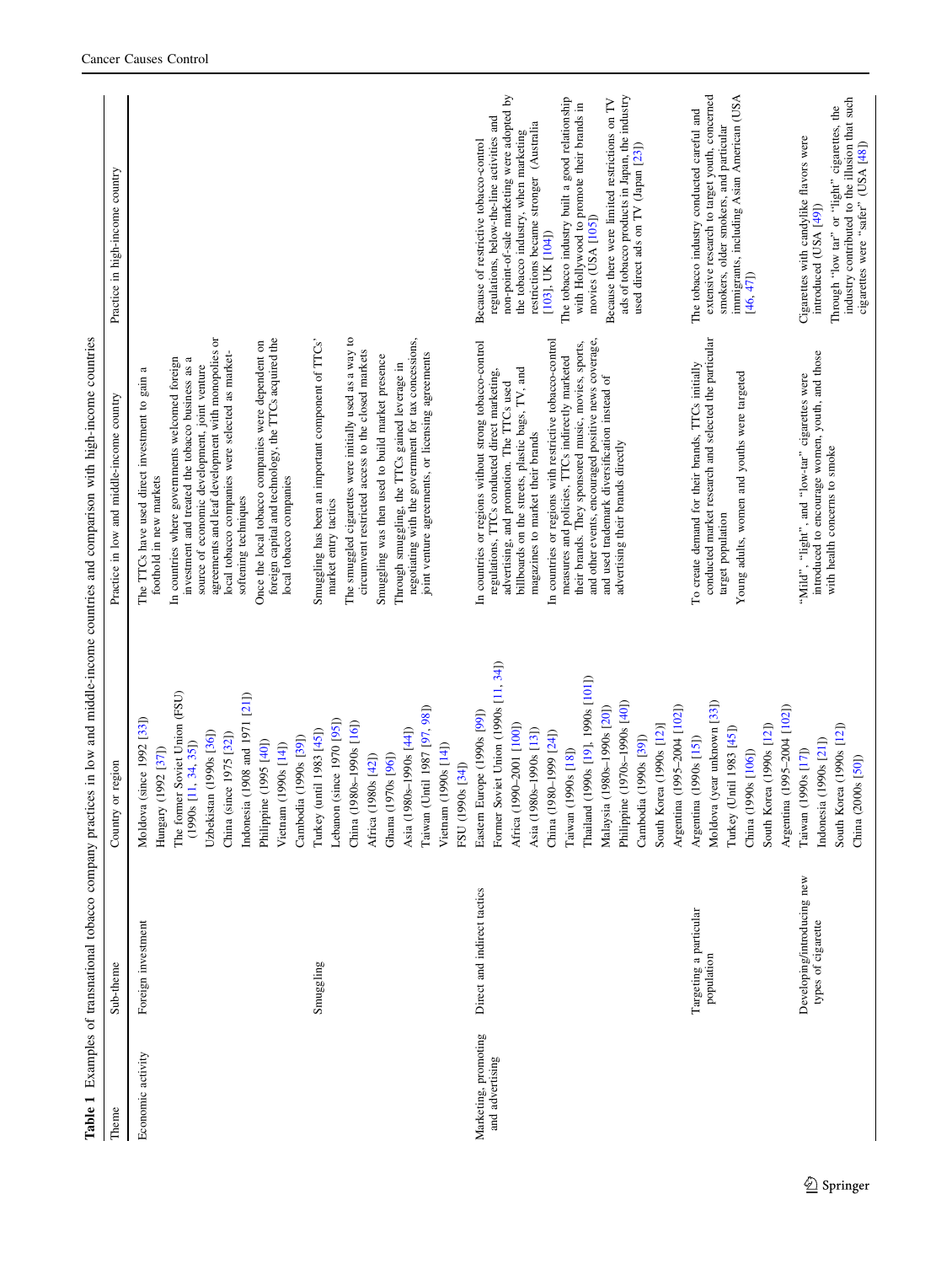| Table 1 continued  |                                          |                                                                                                                                                                                                                                                                                             |                                                                                                                                                                                                                                                                                                                                                                                                                                                                                                                                                                                                                                                                           |                                                                                                                                                                                                                                                                                                                                                                                                                                                                                                                                                  |
|--------------------|------------------------------------------|---------------------------------------------------------------------------------------------------------------------------------------------------------------------------------------------------------------------------------------------------------------------------------------------|---------------------------------------------------------------------------------------------------------------------------------------------------------------------------------------------------------------------------------------------------------------------------------------------------------------------------------------------------------------------------------------------------------------------------------------------------------------------------------------------------------------------------------------------------------------------------------------------------------------------------------------------------------------------------|--------------------------------------------------------------------------------------------------------------------------------------------------------------------------------------------------------------------------------------------------------------------------------------------------------------------------------------------------------------------------------------------------------------------------------------------------------------------------------------------------------------------------------------------------|
| Theme              | Sub-theme                                | Country or region                                                                                                                                                                                                                                                                           | Practice in low and middle-income country                                                                                                                                                                                                                                                                                                                                                                                                                                                                                                                                                                                                                                 | Practice in high-income country                                                                                                                                                                                                                                                                                                                                                                                                                                                                                                                  |
| Political activity | Lobbying                                 | Argentina (1980s-1990s [69, 92, 107])<br>Hong Kong (1973-1997 [111])<br>Hungary (1990s [108, 109])<br>Kenya (1980s-1990s [56])<br>China (1990s [44, 110]),<br>Uzbekistan (1994 [55])<br>Hungary (1990s [109])<br>Costa Rica (2008 [71])<br>Moldova (1990s [33])<br>(1990s [45])<br>Turkey ( | Lobbying was used to achieve market access, to block<br>or delay implementation of strong tobacco-control<br>regulations, to keep tobacco tax low, and to<br>The TTCs used extensive high-level political<br>manipulate the policymaking process<br>connections to enter new markets                                                                                                                                                                                                                                                                                                                                                                                      | lobbied individual policymakers and political<br>tobacco control(USA [51], EU [52], Australia<br>parties to influence the legislative agenda on<br>The tobacco industry directly and indirectly<br>collaborated for lobbying activity (Nordic<br>The TTCs and local tobacco companies<br>countries $[54]$<br>[53]                                                                                                                                                                                                                                |
|                    | Voluntary self-regulatory code           | Uzbekistan (1994 [55], 1993-1997 [112])<br>Costa Rica (2000 [71])<br>Argentina (1977 [69])<br>Malaysia (1980s [72])<br>Lebanon (1996 [70])                                                                                                                                                  | Voluntary self-regulatory advertising codes have been a<br>At the same time that the TTCs promote the code, they<br>legislation or regulation for tobacco marketing and<br>key component the TTCs have used in low and<br>middle-income countries to delay or prevent<br>often break it<br>promotion                                                                                                                                                                                                                                                                                                                                                                      | (USA [57, 58, 62, 63], EU [52], WHO FCTC<br>[68], UK [64], Austria [67], Japan [23, 66],<br>The TTCs proposed voluntary self-regulatory<br>legislation or regulation on tobacco control<br>codes to delay or obviate the need for<br>Germany $[65]$                                                                                                                                                                                                                                                                                              |
|                    | Corporate social responsibility<br>(CSR) | Latin America (Since 1990s [75])<br>Malawi (year unknown [82])<br>Costa Rica paper (1997 [71])<br>Malaysia (1992 [113])<br>Africa (2000s [81])                                                                                                                                              | public opinion, and building goodwill to protect their<br>the TTCs to shift public attention away from the fact<br>Youth smoking prevention programs were adopted by<br>The TTCs' CSR programs aim at re-establishing the<br>purpose of the tactic was to advertise the tobacco<br>industry themselves as a responsible corporate, in<br>industry's credibility, achieving a more favorable<br>On the surface, the industry promoted programs to<br>that the industry's marketing activities promoted<br>discourage youth smoking, however, the actual<br>turn to undermine effective tobacco-control<br>power to influence policymaking<br>youth smoking<br>intervention | Youth smoking prevention programs have long<br>improve their public image, but also to gain<br>access to politicians, influence agendas, and<br>shape public health policy to best suit their<br>unnecessary and to appeal that the industry<br>been used as part of the tobacco industry's<br>The TTCs used CSR programs not only to<br>CSR programs to argue that government<br>own interests (UK [114], USA [76-80])<br>smoking (USA [58-61], Australia [73])<br>makes efforts to prevent children from<br>programs to reduce tobacco use are |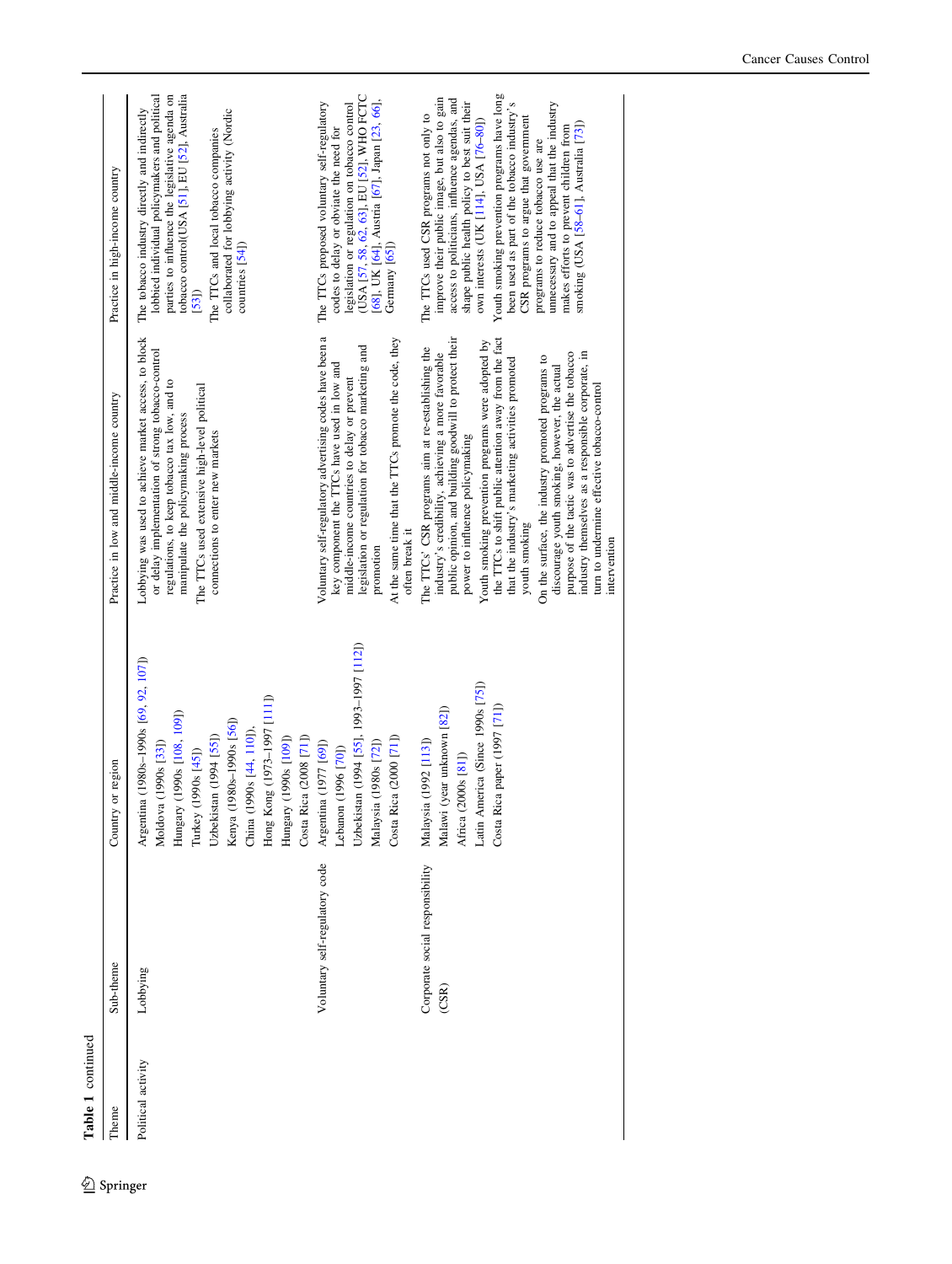| Table 1 continued                   |                          |                                                                                                                                                                                                                             |                                                                                                                                                                                                                                                                                                                                                                                                                                                                           |                                                                                                                                                                                                                                                                                                                                                                                                                                                                                                                                                                                                                                           |
|-------------------------------------|--------------------------|-----------------------------------------------------------------------------------------------------------------------------------------------------------------------------------------------------------------------------|---------------------------------------------------------------------------------------------------------------------------------------------------------------------------------------------------------------------------------------------------------------------------------------------------------------------------------------------------------------------------------------------------------------------------------------------------------------------------|-------------------------------------------------------------------------------------------------------------------------------------------------------------------------------------------------------------------------------------------------------------------------------------------------------------------------------------------------------------------------------------------------------------------------------------------------------------------------------------------------------------------------------------------------------------------------------------------------------------------------------------------|
| Theme                               | Sub-theme                | or region<br>Country                                                                                                                                                                                                        | Practice in low and middle-income country                                                                                                                                                                                                                                                                                                                                                                                                                                 | Practice in high-income country                                                                                                                                                                                                                                                                                                                                                                                                                                                                                                                                                                                                           |
| manipulative activity<br>Deceptive/ | Opposing smoke-free laws | Asia (since 1987 [85], 1990s [115], 1996-2001<br>Argentina (1980s-1990s [69, 92])<br>Thailand (1990s [117, 118])<br>Latin America (1990s [86])<br>China (1997-2002 [116])<br>Philippines (1980s [40])<br>$\left[ 88\right]$ | The TTCs expanded their international ETS consultants<br>programs to Europe, Asia, and Latin America where<br>in Asia were part of the international ETS consultants<br>programs to shift public attention away from tobacco<br>PM's "Latin Project" in Latin America and "ARTIST"<br>issues to other environmental issues and manipulate<br>they foresaw SHS restrictions to influence policy<br>scientific evidence on smoking and SHS<br>makers, media, and the public | To counter the spread of health concern on SHS<br>international and regional threats of smoking<br>network of tobacco companies and to counter<br>regarding SHS, to protect the industry from<br>formed ICOSI/INFOTAB to build a global<br>communications efforts of tobacco control<br>and to delay smoke-free laws, the TTCs<br>the increasingly effective political and<br>scientists and consultants, and funded<br>The TTCs developed international ETS<br>consultants program, which recruited<br>restrictions (USA [83, 84, 119, 120],<br>research to counter scientific claims<br>Germany [121], EU [87])<br>advocates (USA [83]) |
|                                     | Using third-party allies | Argentina (since 1970s [69])<br>Latin America (1990s [92])<br>Costa Rica (1990s [71])<br>Mexico (2000s [93])                                                                                                                | To counter smoke-free laws and other tobacco-control<br>policies, the tobacco industry collaborated with the<br>PM introduced Courtesy of Choice, the international<br>hospitality industry and smokers' rights groups to<br>version of PM's US Accommodation Programs to<br>prevent meaningful smoke-free laws in low and<br>argue that the laws and policies ruined small<br>middle-income countries<br>businesses                                                      | The tobacco industry has many business allies<br>and third parties to block implementation of<br>transport have been close allies with the<br>effective tobacco-control legislation and<br>programs. Hospitality, gambling, and<br>cobacco industry (USA [89-91])                                                                                                                                                                                                                                                                                                                                                                         |
|                                     | Litigation               | Argentina (1979-2003 [122])                                                                                                                                                                                                 | The tobacco industry closely monitored development of<br>contacted important legal authors to obtain favorable<br>international and Argentinean law firms, developed<br>litigation prevention research programs, monitored<br>litigation, hired legal consultants from prestigious<br>development of new product liability legislation,<br>legal academic congresses, controlled the<br>opinions                                                                          | legislation in a given state. The industry uses<br>communities in the USA when they are the<br>arguments of equal protection and implied<br>first place to enact local tobacco control<br>The industry often threatens or sues local<br>preemption (USA, [123])                                                                                                                                                                                                                                                                                                                                                                           |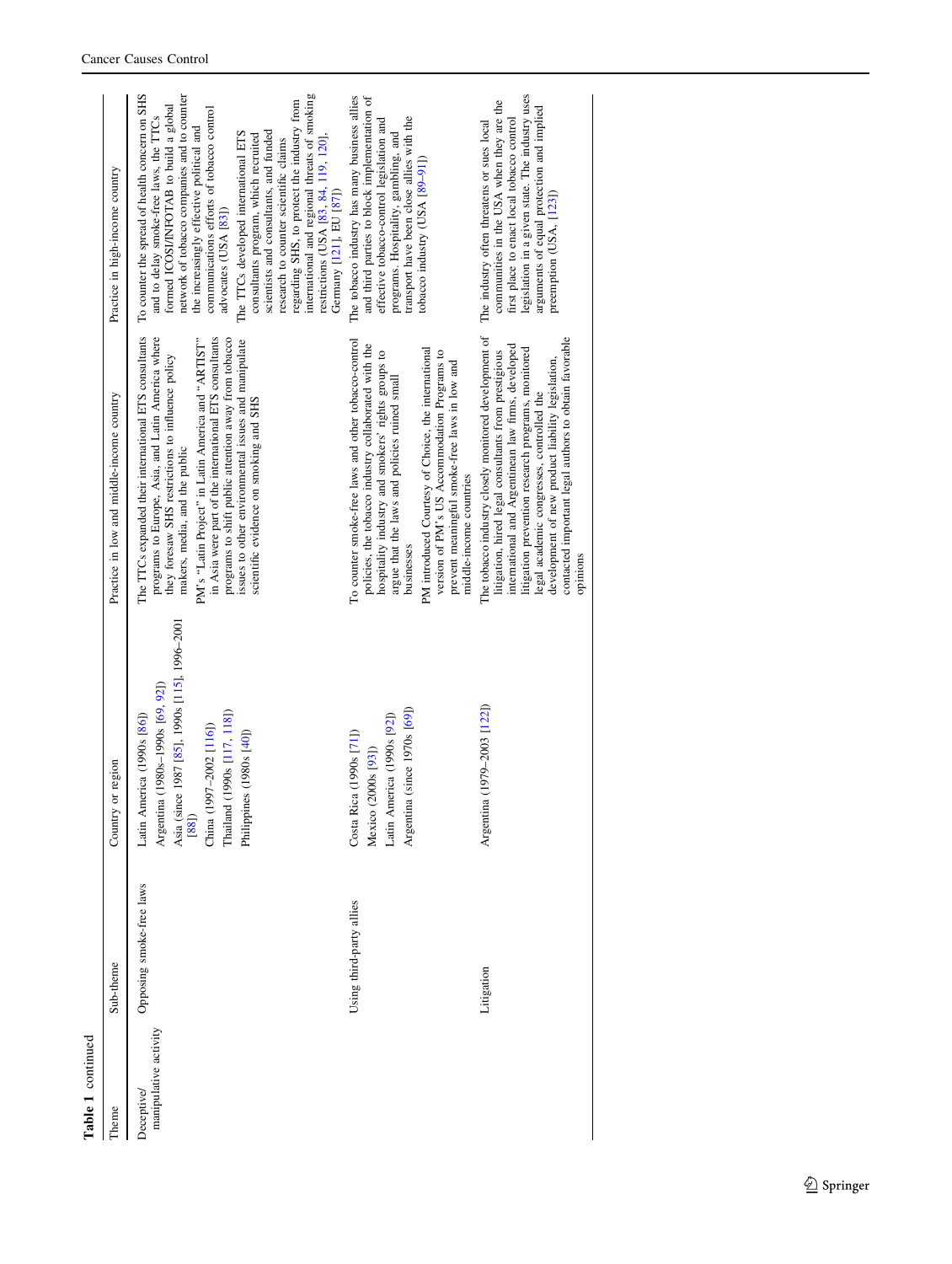TTCs used direct investment in the form of joint venture agreements or leaf development agreements with state monopolies or local tobacco companies as market-softening techniques [[10,](#page-9-0) [31](#page-10-0)]. Once the local tobacco companies were dependent on foreign capital and technology, the TTCs acquired the local companies. These tactics enabled TTCs to gain access to the FSU countries in the early 1990s, including Russia, Uzbekistan, and Moldova [[11,](#page-9-0) [33](#page-10-0)–[38\]](#page-10-0), Indonesia in 1971 [[21\]](#page-9-0), Cambodia in the 1990s [\[39](#page-10-0)], and The Philippines in 1995 [\[40](#page-10-0)].

The International Monetary Fund (IMF) often facilitated this foreign investment. The IMF pressured several countries to privatize their state-owned (often monopoly) tobacco companies by making privatization a prerequisite for loans [\[41](#page-10-0)]. For example, in 1999 the IMF promised to loan \$35 million to the Moldovan government on the condition of privatization of the wine and tobacco sectors. There was strong public and political sentiment against privatizing the tobacco industry, so the Moldovan parliament rejected privatization and the IMF suspended its loan to Moldova. In 2000, in response to a deteriorating economic situation, the parliament capitulated to the IMF pressure and passed a law to privatize the tobacco monopolies [[41\]](#page-10-0).

Smuggling has also been an important component of the tobacco industry's global market expansion. The TTCs' initially used smuggling as a way of circumventing restricted access to closed markets. For example, in Malawi and Uganda, where cigarette imports were not permitted, contraband was the only route for BAT to enter these markets [\[42](#page-10-0)]. Since the 1980s, BAT has used illegal channels [[42\]](#page-10-0) to supply its brands to the African tobacco markets and attempted to gain leverage in negotiations with governments for improved market access and foreign investment [\[42](#page-10-0)]. Once established, the TTCs gained leverage in negotiating with the government for tax concessions, joint venture agreements, or licensing agreements [\[16](#page-9-0), [38](#page-10-0), [43](#page-10-0)].

BAT struggled to access the Chinese market through a joint venture agreement with the Chinese state-owned tobacco company, the Chinese National Tobacco Company (CNTC), after reopening of the market after the 1975 Cultural Revolution [\[16](#page-9-0)]. However, such efforts failed because of bureaucratic complexity and restrictions on foreign investment in China [\[44](#page-10-0)]. After this failure, BAT intensively increased smuggling of its brands in the early 1980s, while the CNTC severely limited legal imports of foreign cigarettes [[16\]](#page-9-0). By 1996 the CNTC estimated that 99% of the foreign brand cigarettes sold in China were smuggled [[44\]](#page-10-0). Smuggling has also been used by the TTCs to create demand for their brands. For example, in 1983, before market liberalization, PM smuggled Marlboro into the Turkish market. The cheap, tax-free contraband Marlboros were distributed to bars and discos targeting Turkish students and women [[45\]](#page-10-0).

#### Marketing, promotion and advertising

The TTCs' formal entrance into new markets (as opposed to informal entry through smuggling) is typically accompanied by detailed market research and sophisticated advertising and promotional activities to create demand for their products. These tactics include aggressive advertising and promotion targeting particular population groups, including young adults and women, and the introduction of "mild", "light", and "low-tar" cigarettes.

In countries without restrictive tobacco-control policies, because of political instability or corruption, for example the FSU [[34\]](#page-10-0), The Philippines [[40](#page-10-0)], Taiwan [[18\]](#page-9-0), and Cambodia [\[39](#page-10-0)], TTCs used direct marketing tactics. BAT advertised its brands on street billboards in the FSU [\[34](#page-10-0)]. PM promoted their brands across all media in The Philippines, making cigarettes their eighth largest advertiser [\[40](#page-10-0)]. By contrast, in countries where the governments restricted tobacco marketing in broadcast media, for example Thailand, South Korea, and Malaysia, TTCs used indirect marketing strategies, for example sponsorships and trademark diversification (e.g. brand stretching, use of tobacco brands on non-tobacco products, for example clothing and footwear). In Thailand, which has some of the world's strongest tobacco-control legislation, BAT sponsored sports events to build awareness of its brand among youth and advertised in imported magazines and in television and radio broadcasts produced outside the country but that could be accessed in Thailand [[19](#page-9-0)]. Similarly, in 1982 when advertising restrictions on direct advertising were imposed in Malaysia, TTCs sponsored popular music concerts, movies, and sports appealing to young people [[20\]](#page-9-0).

As in high-income countries [\[46](#page-10-0), [47\]](#page-10-0), TTCs targeted particular populations to create demand. In Argentina, TTCs used psychographic population segmentation to develop youth-focused advertising strategies [\[15\]](#page-9-0). BAT targeted opinion leaders among young adult urban smokers to promote expensive international filter brands in Moldova [[33\]](#page-10-0). In China, BAT image advertising targeting young adults and women suggested that imported brands reflected youthful, active, and western lifestyles [[16](#page-9-0)]. In addition, BAT and PM promoted their expensive cigarette brands in China as gifts during the Chinese New Year and Mid-Autumn Festival to tie the brands into values such as friendship and to use them to build relationships and social status [\[24\]](#page-9-0).

As in high-income countries [\[48,](#page-10-0) [49\]](#page-10-0), the tobacco industry introduced new "mild", "light", and "low-tar" cigarettes to target women, youth, and health-concerned smokers. In Asian countries including South Korea and Taiwan, where the prevalence of smoking among women in the 1980s was low, the industry introduced new ''light'', ''low-tar'', and ''mild'' brands to the markets to appeal to women [\[12](#page-9-0), [17](#page-9-0), [21\]](#page-9-0). In China, as tobacco-related health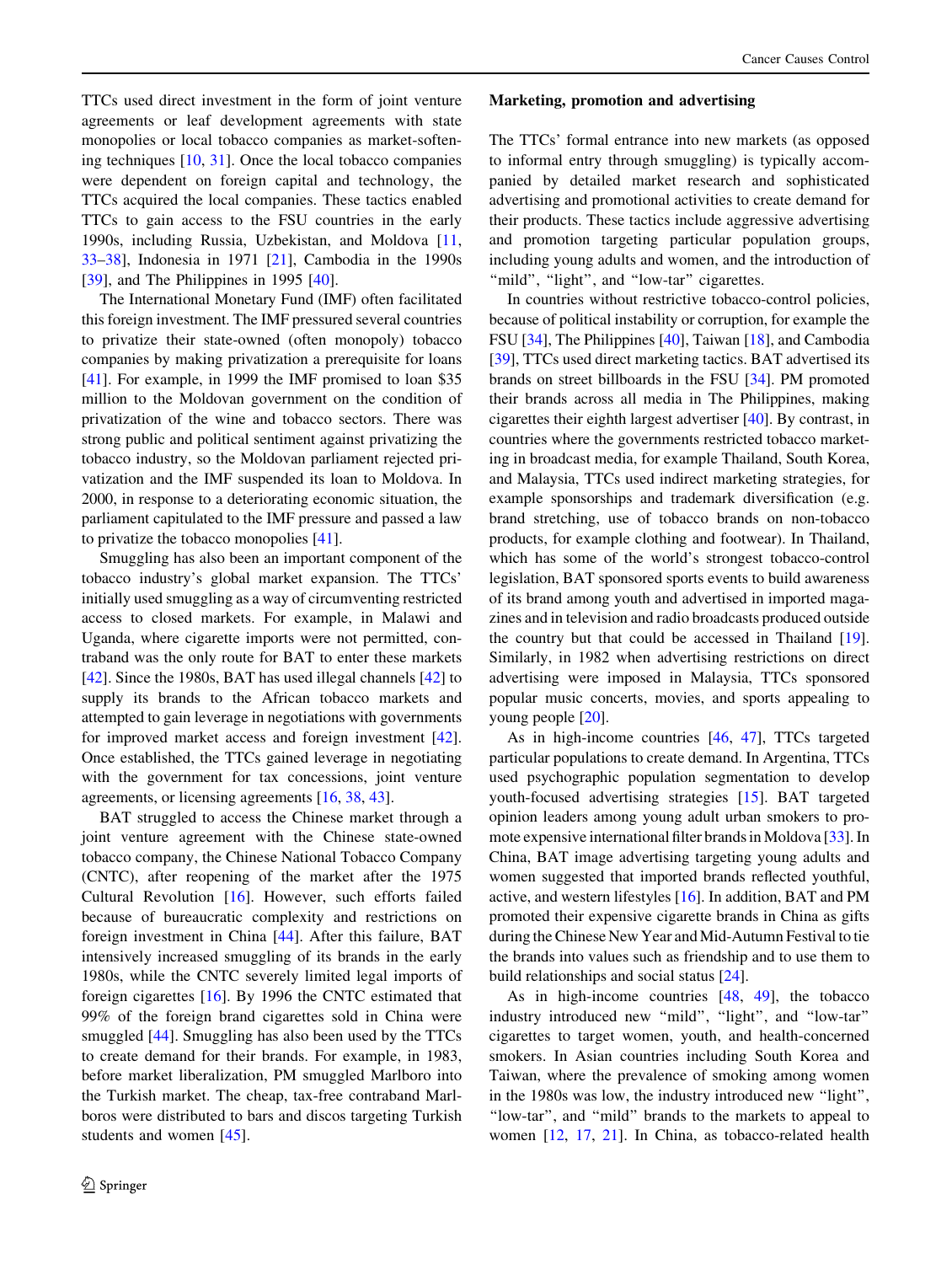concerns grew in the 2000s, the CNTC followed the TTCs' lead and started promoting "low-tar" cigarettes [\[50](#page-10-0)].

# Political activity

As in high-income countries [[51–54\]](#page-10-0), low and middleincome country political activity has been key to protecting the TTCs' interests by producing a favorable policy environment that would allow them to maximize their profits by limiting marketing restrictions and taxes, maintaining the social acceptability of tobacco use, and preventing or countering tobacco-control efforts. The TTCs worked politically through lobbying, offering voluntary self-regulatory codes, and mounting corporate social responsibility public relations campaigns.

Political activity is also important for TTC efforts to enter new markets by investing and smuggling. In Uzbekistan, in 1994 the domestic tobacco company was privatized with a BAT deal, enabling BAT to establish a production monopoly. During this deal, the Ministry of Health issued a strong tobacco control decree that banned tobacco advertising and smoking in public places, and introduced health warnings on cigarette packages [\[55\]](#page-10-0). BAT met with key policy makers and health officials and urged withdrawal of the decree. BAT delayed completion of its financial investment until the health decree was replaced with BAT's ineffectual voluntary advertising code [\[55](#page-10-0)].

Kenya provides another example of by use of extensive high-level political connections to influence governments. BAT used longstanding close relationships with successive Kenyan Presidents to block tobacco-control legislation proposed by the Ministry of Health in 1999 [[56\]](#page-10-0). BAT Kenya and a local tobacco company also successfully challenged tobacco-control legislation in Kenya's High Court in 2006 [[56\]](#page-10-0).

As used in high-income countries, [[23,](#page-9-0) [57–67](#page-10-0)] and in efforts to block the development of the FCTC [[68\]](#page-10-0), weak and unenforceable voluntary self-regulatory advertising codes have been a key strategy TTCs have used in low and middle-income countries to delay or prevent policies restricting tobacco marketing and promotion. For example, TTCs established voluntary self-regulation of their marketing activities in Argentina [[69\]](#page-10-0), Lebanon [[70\]](#page-11-0), Uzbekistan [[55\]](#page-10-0), Costa Rica [[71\]](#page-11-0) and Malaysia [[72\]](#page-11-0). In Malaysia in 1977, the tobacco industry attempted to convince the Deputy Prime Minister and the Minister of Trade and Industry that the industry's voluntary self-regulatory code could replace proposed tobacco advertising policies, and successfully delayed advertising restrictions for over five years [[72\]](#page-11-0). At the same time that the TTCs promote these codes, they often break them, as they did targeting youth with psychographic segmentation in Argentina [[15\]](#page-9-0), or in Lebanon by using indirect sponsorship and brand stretching, which includes the use of tobacco brand names on nontobacco products [[70\]](#page-11-0).

The TTCs complement their voluntary self-regulation codes with so-called ''youth smoking prevention'' programs. These programs were used in the United States [[58,](#page-10-0) [59](#page-10-0)] and Australia [[73\]](#page-11-0) to argue that government programs to reduce tobacco use are unnecessary. In the United States, exposure to PM's youth smoking prevention program was associated with lower perceived harm of smoking, stronger approval of smoking, and stronger intentions to smoke in the future among high school students [\[74](#page-11-0)]. These programs were also used as part of the tobacco industry's corporate social responsibility program, as exemplified in Project Cerberus, an effort led by BAT (and including PMI and JTI) that combined the industry's voluntary self-regulation codes with youth smoking prevention programs in an unsuccessful effort to derail the FCTC between 1999 and 2001 [\[68](#page-10-0)]. Although TTCs failed to stop the FCTC, they still continued their youth smoking prevention programs throughout the world.

For example, youth smoking prevention programs were carried out by BAT and PMI in Costa Rica [\[71\]](#page-11-0). In 1997, BAT and PMI sponsored a program with retailers to help prevent the sale of cigarettes to minors and, in effect, shift public attention away from the fact that the industry's marketing activities promoted youth smoking [\[71](#page-11-0)]. Similarly, in Latin America, in the early 1990s, PMI launched youth smoking prevention programs with non-profit educational organizations and with education and health ministries to reduce the increased pressure from tobaccocontrol activities in Latin America. Ostensibly, the industry promoted a program to discourage youth smoking, however, these activities helped advertise the tobacco industry as responsible corporate citizens, enabling them to undermine effective tobacco control intervention required by the FCTC [[75\]](#page-11-0).

After the announcement that the US Food and Drug Administration (FDA) was considering regulating nicotine as a drug and cigarettes as drug-delivery devices, and the initiation of tobacco litigation in multiple states during the early to mid 1990s, PM recognized that the tobacco industry was losing broad social and political credibility. In response, PM began a broad effort to propose CSR in an effort to re-establish its credibility as a political and commercial organization, and to build goodwill to protect its power to influence policymaking [\[76–81](#page-11-0)].

Similarly, in 2000, BAT, joined by PM, founded the Eliminating Child Labor in Tobacco Growing Foundation (ECLT) as a CSR campaign to distract public and policy makers attention from how the tobacco industry profits from low wages, child labor, and cheap tobacco [\[82](#page-11-0)]. ECLT's initial projects in Malawi (including building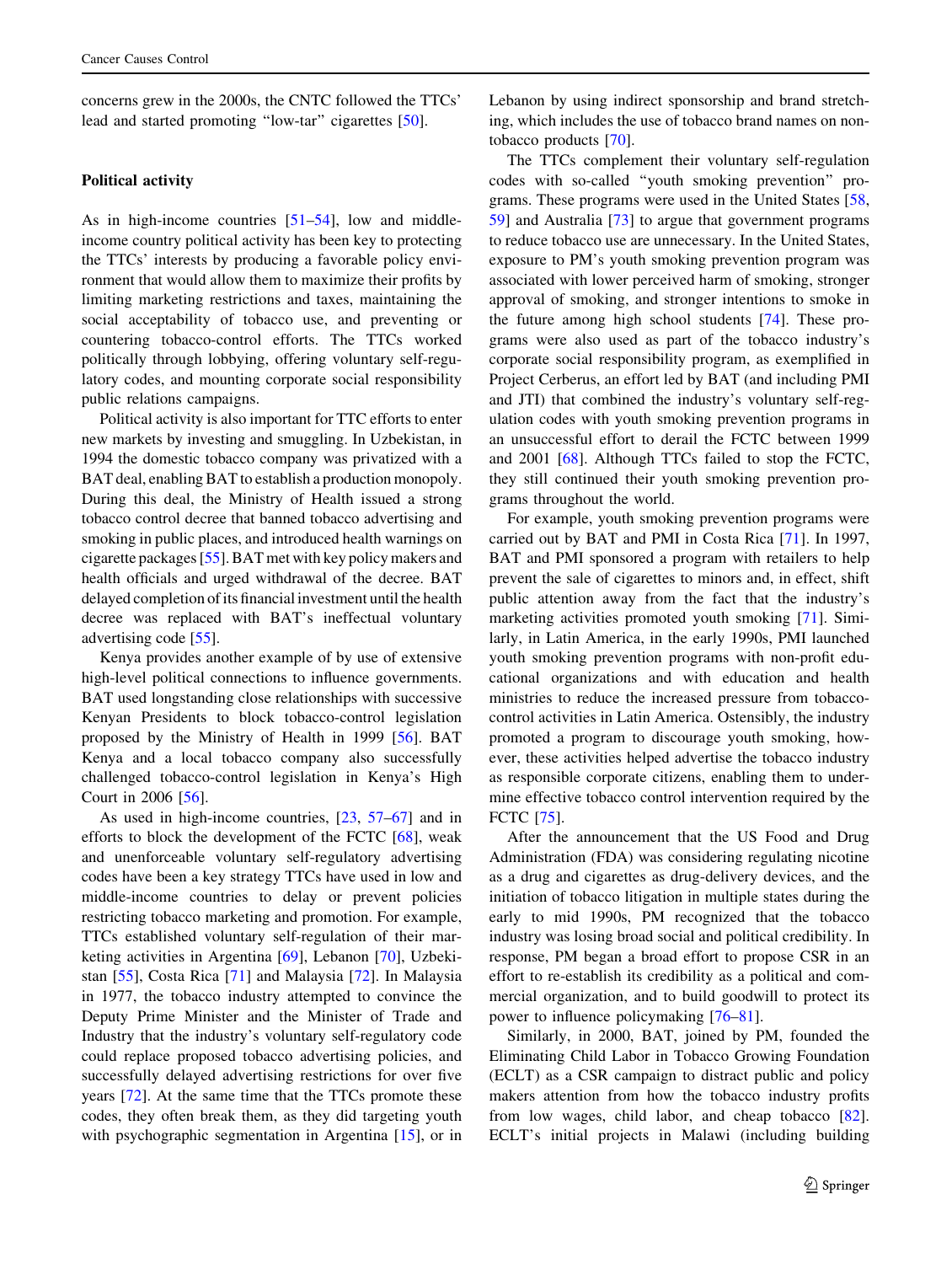schools and wells) were budgeted at US \$2.3 million over 4 years while the tobacco companies received nearly US \$40 million dollars in economic benefit by use of unpaid child labor in Malawi during the same period. In response to complaints that the tobacco industry's growing practices harmed the environment, broader CSR activities expanded to include tree planting and other environmental actions. The TTCs' expenditure in these areas, however, was dwarfed by the economic benefits they received through unpaid child labor and tobacco-related deforestation [\[81](#page-11-0)]. In addition, in 2004, PM launched ''Good Agricultural Practices'', a CSR program encouraging tobacco farmers to participate in reducing tobacco-related environmental harm to water and land. However, the Good Agriculture Practices program helped to undermine the argument of crop diversification and alternative livelihoods for tobacco farmers as required by FCTC Articles 17 and 18, which recommend parties build up rural development programs that cover all aspects of alternatives to tobacco growing, including economic viability and environmental protection [\[81](#page-11-0)].

### Deceptive/manipulative activity

The tobacco industry has long understood that broad acceptance of the scientific evidence that secondhand smoke (SHS) is harmful to health undermines its ability to maintain political support for a pro-tobacco industry environment.

Beginning in the 1970s, as Nordic countries started adopting advanced tobacco-control policies, PM and BAT started to recruit scientists and commission research to undermine the science related to the health dangers of SHS and in effect, oppose tobacco-control policies. This cooperation successfully delayed smoke-free indoor air laws and undermined advertising bans in the region [\[54](#page-10-0)].

Led by the US TTCs, and modeled on the US domestic lobbying organization, the Tobacco Institute, in 1977 the seven major TTCs formed the International Committee on Smoking Issues (ICOSI) to build a global network of regional and national manufacturing associations that would maintain a common front on scientific and political issues and help counter the increasingly effective political and communication efforts of tobacco control advocates [\[83](#page-11-0)]. Renamed the International Tobacco Information Centre (INFOTAB) in 1981; it had 69 members operating in 57 countries by 1984. INFOTAB provided ''action kits'' to members to counter local tobacco-control regulations and maintain tobacco-friendly political and social environments. In 1992, the TTCs replaced INFOTAB with two organizations, the Tobacco Documentation Centre and Agro-Tobacco Services. The former continued

INFOTAB's activities and the latter supported the International Tobacco Growers Association (ITGA) which supported the TTCs' lobbying activities arguing the economic importance of tobacco in low and middle-income countries where it is grown [[83\]](#page-11-0).

To slow acceptance of the scientific evidence on the dangers of SHS that were driving legislation and regulation around the world, the TTCs secretly recruited scientists and physicians from around the world and funded research without publicly disclosing the source of funding to counter scientific claims regarding SHS [\[84–86](#page-11-0)]. The TTCs used the US-based law firm Covington & Burling to develop and manage an ''International ETS (environmental tobacco smoke) Consultants Program'' that operated in Europe, Asia, and Latin America beginning in 1987 to protect the industry from international threats of smoking restrictions [\[84–86](#page-11-0)]. The consultants provided research that sought to demonstrate that smoking in public places and workplaces did not cause health problems, that poor indoor air quality was because of problems other than SHS, and that improved ventilation would eliminate any problems that might be caused by SHS [[86\]](#page-11-0). The indoor air research was conducted in Europe, Latin America, and Asia and successfully delayed the adoption of smoke-free laws [\[85](#page-11-0)].

Beginning in 1988, the WHO International Agency for Research on Cancer (IARC) started conducting the largest European epidemiological study of lung cancer and SHS, PM was concerned that IARC's study would lead to increased smoke-free laws around the world [\[87](#page-11-0)]. PM organized an industry-wide ''IARC Task Force'' to gather intelligence about and develop a public relations strategy to minimize the impact of the report. They tried to prevent funding of the study and to place consultants friendly to the tobacco industry on the IARC working group. When IARC's findings were published in 1998, demonstrating a 16% increase in the risk of lung cancer associated with secondhand smoke exposure, BAT successfully misrepresented the results in the media as demonstrating no increase in risk [[87\]](#page-11-0).

In 1996, Roger Walk, a research scientist from PM who led preparations for an industry response in Asia to the anticipated IARC study, held a meeting in Hong Kong and created the Asian Regional Tobacco Industry Scientists Team (ARTIST) with the region's tobacco companies to organize its Asian regional interests. By 2001 the member countries of ARTIST grew to include state monopolies from South Korea, China, Thailand, and Taiwan. ARTIST has become a forum for PM's scientific and regulatory agenda and has worked to foster relationships with the external scientific and public health community and with policy makers in Asia so that the Asian companies would maintain a unified front with the Western TTCs [\[88](#page-11-0)].

As they did in the United States and other high-income countries [\[89–91](#page-11-0)], the TTCs partnered third-party allies to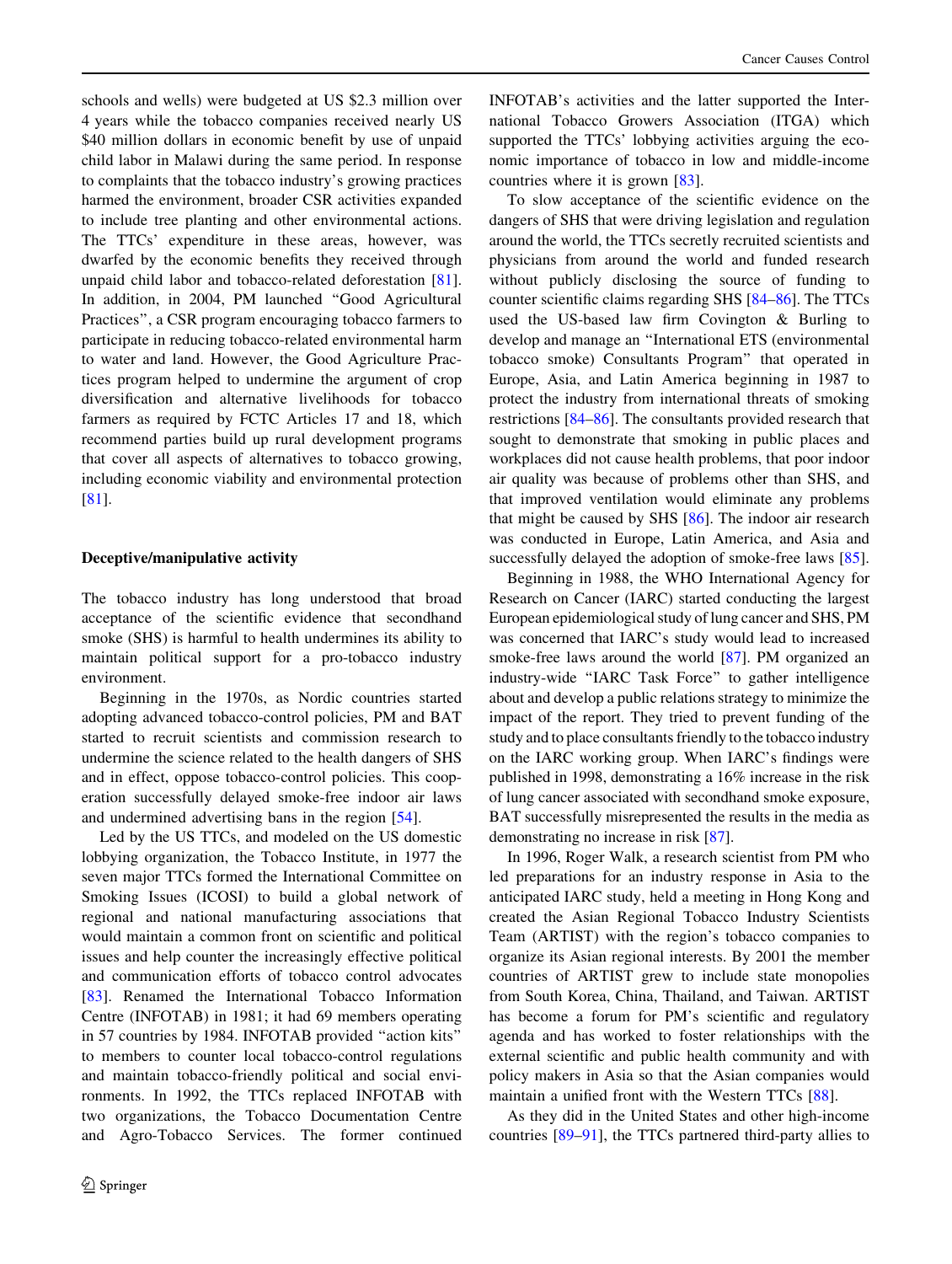maintain the social acceptability of smoking in low and middle-income countries. In the US, they promoted a voluntary ''Accommodation Program'' with smoking and no-smoking sections and ventilation systems, as opposed to simply enacting laws making restaurants smoke-free [\[89](#page-11-0)]. These efforts were subsequently directed through restaurant trade associations, which acted as ''third parties'' to oppose legislation and allowed the TTCs to remain out of the public eye (while managing and financing the effort). In the mid 1990s, PM expanded worldwide its US Accommodation Program (rebranded as Courtesy of Choice) in several European, Latin American, and Asian countries by funding the International Hotel Association and local hospitality associations [[89,](#page-11-0) [92\]](#page-11-0). For example, in 1998, in the public debate in Costa Rica, the hospitality industry, in cooperation with PMI, argued that Courtesy of Choice made good business sense. As a result of the Courtesy of Choice Program, the bill, which proposed to make all workplaces and public places 100% smoke-free, was defeated in 2000 [\[71](#page-11-0)].

#### **Conclusions**

Although the TTCs use of economic strategies to enter low and middle-income countries (investment and smuggling) was different from their economic strategies in highincome countries, their marketing, political, and manipulative activities were similar. However, because of less stable and less developed political systems and economic situations, the tobacco industry's practices in low and middleincome countries have been less controlled and monitored. Given this situation, all the FCTC provisions including 100% smoke-free environments, elimination of tobacco advertising, pictorial health-warning labels on cigarette packages, and an increase of cigarette taxes should be urgently implemented in low and middle-income countries.

Targeting particular populations and introducing new products are global strategies used both in high-income [\[46](#page-10-0), [47](#page-10-0)] and low and middle-income countries to target women and young people. ''Mild'' and ''light'' cigarettes have been introduced in both low and middle-income and high-income countries to encourage women and youths to begin smoking, and to encourage older smokers with health concerns to continue smoking [[12,](#page-9-0) [17](#page-9-0), [50](#page-10-0)]. Similar to highincome countries [[51–54\]](#page-10-0), the tobacco industry uses lobbying, promotion of weak unenforceable voluntary selfregulatory codes, and CSR campaigns to undermine the introduction or enforcement of tobacco-control efforts and to maintain the social acceptability of smoking. To counter smoke-free laws in high-income and low and middleincome countries, the industry similarly recruited and funded local scientists and consultants.

It is also crucial for effective tobacco control that governments in low and middle-income countries understand the importance of avoiding interaction with the tobacco industry. Costa Rica is a good example. In 2008, the Costa Rican government and non-government anti-tobacco organizations worked together to implement all the FCTC provisions. After this move, PMI and BAT responded aggressively to counter the new tobacco control bill; PMI attempted to convince the government that further smoking restrictions were unnecessary, citing its voluntary selfregulatory code and youth smoking prevention program. BAT claimed that smoke-free laws resulted in economic loss for the hospitality industry. In addition, in 2010, the industry met the Health Ministry. Although the Health Ministry denied influence of the tobacco industry on their decision, the strong tobacco control bill was weakened to allow designated smoking places and reduce pictorial coverage of cigarette packaging from 70 to 30%. The bill was still pending in August 2011 [[71\]](#page-11-0).

By contrast, Mexico City provides a successful story of reinforcement of tobacco control despite tobacco industry interference. In 2008, policymakers in Mexico City made efforts to implement a 100% smoke-free law. The tobacco industry attempted to block the implementation of the new regulation by utilizing the hospitality sector and promoting the passage of a federal law that required designated smoking areas. However, strong tobacco-control advocacy activities and increased public support for the smoke-free law led to successful implementation of the new law in Mexico City [\[93](#page-11-0)]. It is important that public health advocates demand governments do not work with the industry and also provide information about the tobacco industry's practices and their actual aims, discussed above, to the media and the public.

This study has two limitations. First, given that most of the papers reviewed were based on analyses of tobacco industry documents, there are associated limitations similar to those of the tobacco industry document database. Industry documents made publicly available may not represent all records of the industry. Second, we were limited to English-language publications, so there may be publicly available information written in other languages that were not included in this review paper.

The FCTC provides a policy framework for countering tobacco industry pressures in low and middle-income countries [[94\]](#page-11-0). In particular, Article 5.3 that requires that ''in setting and implementing their public health policies with respect to tobacco control, parties shall act to protect these policies from commercial and other vested interests of the tobacco industry in accordance with national law,'' is particularly important for low and middle-income countries. The guidelines, which seek to limit tobacco industry interference in tobacco-control policymaking, recommend several important activities to governments: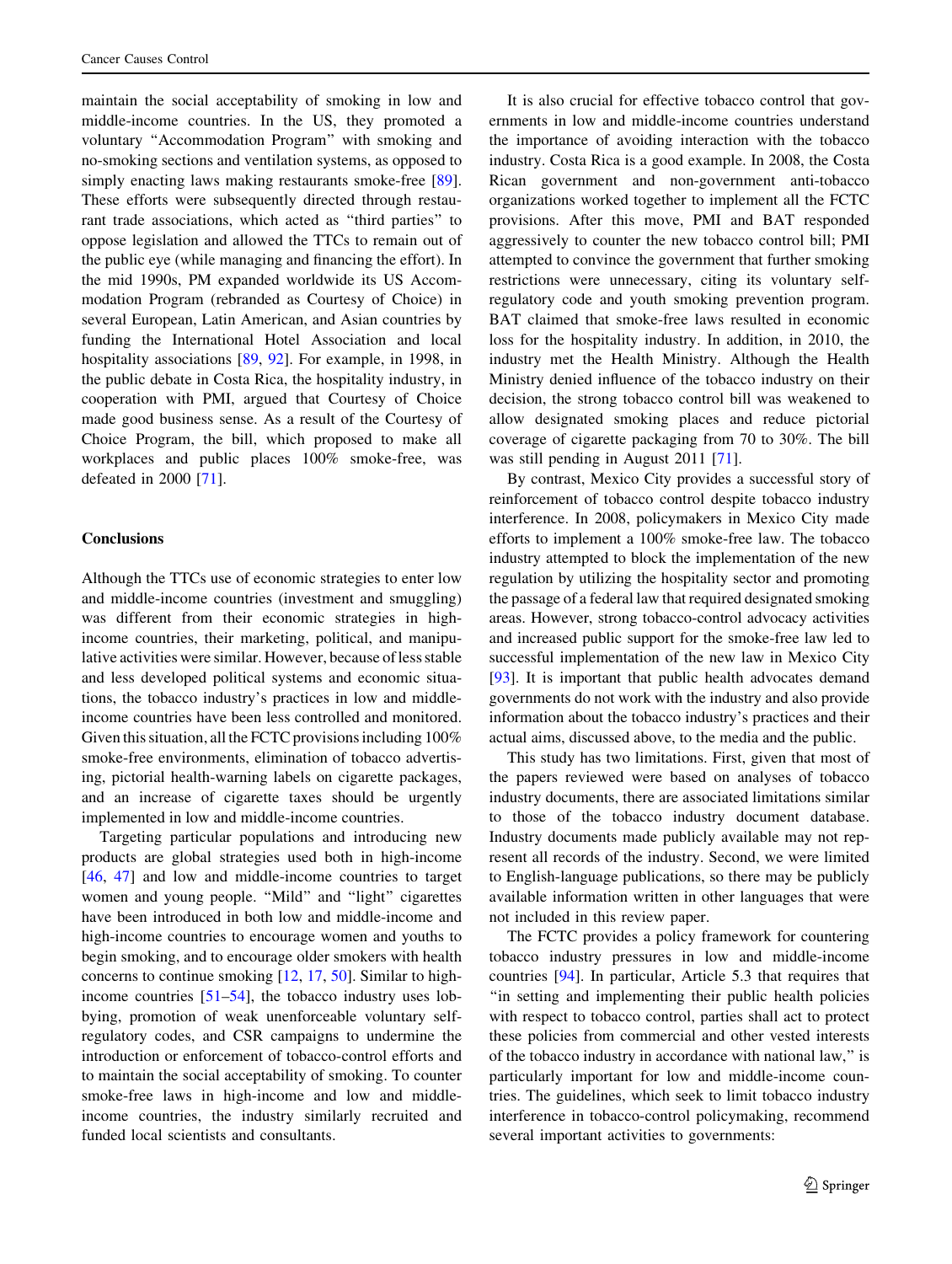- <span id="page-9-0"></span>1 raise awareness of industry interference with tobaccocontrol policies;
- 2 limit interactions with the industry;
- 3 reject partnership with the industry;
- 4 avoid conflicts of interest;
- 5 require information provided by the industry to be transparent and accurate;
- 6 demoralize and regulate the industry's CSR activities; and
- 7 do not give preferential treatment to the industry.

NCDs are now the global development agenda to save millions of lives around the world, particularly in low and middle-income countries. Tobacco control is the first priority intervention to solve the NCD crisis. Realizing this potential, however, will require that governments, health professionals, and global communities anticipate and counter the predictable opposition from the tobacco industry. The long experience from high-income countries provides strong guidance on what to expect and how to counter industry interference.

Acknowledgments This work was supported by the Hellmann Family Fund and National Cancer Institute grant CA-87472. The funding agencies played no role in the conduct of the research or preparation of the paper.

#### References

- 1. World Health Organization (2009) Mortality and burden of disease estimates for WHO member states in 2004. World Health Organization, Geneva
- 2. UN General Assembly (2011) Political declaration of the highlevel meeting of the general assembly on the prevention and control of non-communicable diseases. [http://www.un.org/ga/](http://www.un.org/ga/search/view_doc.asp?symbol=A/66/L.1) [search/view\\_doc.asp?symbol=A/66/L.1](http://www.un.org/ga/search/view_doc.asp?symbol=A/66/L.1). Accessed 5 January 2012
- 3. Jha P, Peto R, Zatonski W, Boreham J, Jarvis MJ, Lopez AD (2006) Social inequalities in male mortality, and in male mortality from smoking: indirect estimation from national death rates in England and Wales, Poland, and North America. Lancet 386:367–370
- 4. Beaglehole R, Bonita R, Horton R, Adams C, Alleyne G, Asaria P, Vanessa B (2011) Priority actions for the non-communicable disease crisis. Lancet 377:1438–1447
- 5. Glantz S, Gonzalez M (2011) Effective tobacco control is key to rapid progress in reduction of non-communicable diseases. Lancet. doi:[10.1016/S0140-6736\(11\)60615-6](http://dx.doi.org/10.1016/S0140-6736(11)60615-6)
- 6. World Health Organization (2008) WHO report on the global tobacco epidemic, 2008: The MPOWER package. World Health Organization, Geneva
- 7. Gilmore AB, Fooks G, McKee M (2011) A review of the impacts of tobacco industry privatisation: Implications for policy. Glob Public Health 6:621–642
- 8. Malone R (2010) The tobacco industry. In: Wiist W (ed) The bottom line or public health: tactics corporations use to influence health and health policy, and what we can do to counter them. Oxford University Press, New York, pp 155–192
- 9. ASH (2011) ASH Fact sheet: the UK tobacco industry. Action on smoking and health. [http://www.ash.org.uk/files/documents/](http://www.ash.org.uk/files/documents/ASH_123.pdf) [ASH\\_123.pdf.](http://www.ash.org.uk/files/documents/ASH_123.pdf) Accessed 10 September 2011
- 10. Shepherd P (1985) Transnational corporations and the international cigarette industry. In: Newfarmer R (ed) Profits, progress and poverty. Case studies of international industries in Latin America. University of Notre Dame Press Notre Dame, Indiana, pp 79–84
- 11. Gilmore A, McKee M (2004) Moving east: how the transnational tobacco companies gained entry to the emerging markets of the former Soviet Union. Part II: priorities and tactics in establishing a manufacturing presence. Tob Control 13(2):151–160
- 12. Lee K, Carpenter C, Challa C, Lee S, Connolly GN, Koh HK (2009) The strategic targeting of females by transnational tobacco companies in South Korea following trade liberalisation. Global Health 5(1):2
- 13. Knight J, Chapman S (2004) ''Asian yuppies…are always looking for something new and different'': creating a tobacco culture among young Asians. Tob Control 13(Suppl 2):ii22– ii29. doi:[10.1136/tc.2004.008847](http://dx.doi.org/10.1136/tc.2004.008847)
- 14. Lee K, Kinh HV, Mackenzie R, Gilmore AB, Minh NT, Collin J (2008) Gaining access to Vietnam's cigarette market: British American Tobacco's strategy to enter 'a huge market which will become enormous'. Glob Public Health 3(1):1–25
- 15. Braun S, Mejia R, Ling PM, Perez-Stable EJ (2008) Tobacco industry targeting youth in Argentina. Tob Control 17:111–117
- 16. Lee K, Collin J (2006) ''Key to the future'': British American tobacco and cigarette smuggling in China. PLoS Med 3(7):e228
- 17. Hsu CC, Levy DT, Wen CP, Cheng TY, Tsai SP, Chen T, Eriksen MP, Shu CC (2005) The effect of the market opening on trends in smoking rates in Taiwan. Health Policy 74(1):69–76
- 18. Hsu CC, Lord AY, Tseng TS, Chen T (2005) The impact of the tobacco market opening on smoking status in Taiwan: findings from a secular smoking rates analysis. Int Q Community Health Educ 25(3):271–281. doi[:10.2190/q724-m131-3820-3421](http://dx.doi.org/10.2190/q724-m131-3820-3421)
- 19. MacKenzie R, Collin J, Sriwongcharoen K (2007) Thailandlighting up a dark market: British American tobacco, sports sponsorship and the circumvention of legislation. J Epidemiol Community Health 61(1):28–33
- 20. Assunta M, Chapman S (2004) The tobacco industry's accounts of refining indirect tobacco advertising in Malaysia. Tob Control 13(Suppl 2):ii63–ii70. doi:[10.1136/tc.2004.008987](http://dx.doi.org/10.1136/tc.2004.008987)
- 21. Lawrence S, Collin J (2004) Competing with kreteks: transnational tobacco companies, globalisation, and Indonesia. Tob Control 13(Suppl 2):ii96–ii103. doi:[10.1136/tc.2004.009340](http://dx.doi.org/10.1136/tc.2004.009340)
- 22. Hafez N, Ling PM (2005) How Philip Morris buit Malboro into a global brand for young adults: implications for international tobacco control. Tob Control 14:262–271
- 23. Lambert A, Sargent JD, Glantz SA, Ling PM (2004) How Philip Morris unlocked the Japanese cigarette market: lessons for global tobacco control. Tob Control 13(4):379–387
- 24. Chu A, Jiang N, Glantz SA (2011) Transnational tobacco industry promotion of the cigarette gifting custom in China. Tob Control 20(4):e3. doi[:10.1136/tc.2010.038349](http://dx.doi.org/10.1136/tc.2010.038349)
- 25. Taylor SA (1989) Tobacco and economic growth in developing nations. Bus Contemp World (Winter):55–70
- 26. Holzman D (1997) Tobacco abroad: infiltrating foreign markets. Environ Health Perspec 105:178–183. doi[:http://dx.doi.org/10.](http://dx.doi.org/10.1289/ehp.97105178) [1289/ehp.97105178](http://dx.doi.org/10.1289/ehp.97105178)
- 27. Gilmore AB, McKee M (2005) Exploring the impact of foreign direct investment on tobacco consumption in the former Soviet Union. Tob Control 14:13–21
- 28. World Health Organization (2012) WHO Framework Convention on Tobacco Control. [http://www.who.int/fctc/en/.](http://www.who.int/fctc/en/) Accessed 13 January 2012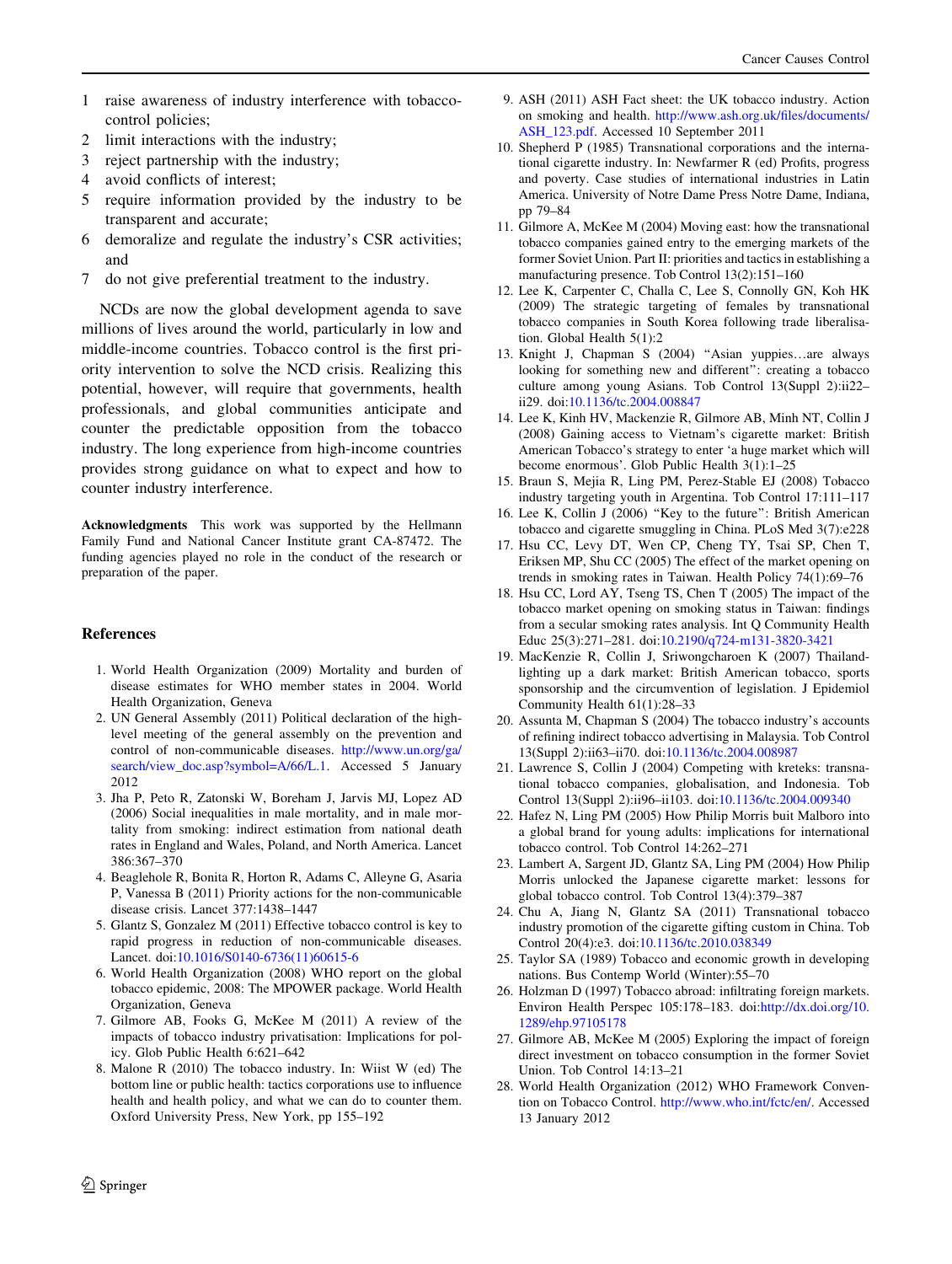- <span id="page-10-0"></span>29. Mamudu HM, Glantz SA (2009) Civil society and the negotiation of the Framework Convention on Tobacco Control. Glob Public Health 4(2):150–168
- 30. Stillman F, Hoang M, Linton R, Ritthiphakdee B, Trochim W (2008) Mapping tobacco industry strategies in South East Asia for action planning and surveillance. Tob Control 17(1):e1. doi: [10.1136/tc.2006.017988](http://dx.doi.org/10.1136/tc.2006.017988)
- 31. PAHO (2002) Profits over people: tobacco industry activities to market cigarettes and undermine public health in Latin America and the Caribbean. WHO Regional Office of the Pan American Health Organization, Washington, DC
- 32. Collin J, Legresley E, MacKenzie R, Lawrence S, Lee K (2004) Complicity in contraband: British American Tobacco and cigarette smuggling in Asia. Tob Control 13(Suppl 2):ii104–111. doi:[10.1136/tc.2004.009357](http://dx.doi.org/10.1136/tc.2004.009357)
- 33. Gilmore A, Rau-Loghin C, Zatushevski I, McKee M (2005) Pushing up smoking incidence: plans for a privatised tobacco industry in Moldova. Lancet 265:1354–1359
- 34. Gilmore A, McKee M (2004) Moving east: How the transnational tobacco companies gained entry to the emerging markets of the former Soviet Union. Part 1: establishing cigarette imports. Tob Control 13(2):143–150
- 35. Gilmore A, Pomerleau J, McKee M, Rose R, Haerpfer CW, Rotman D, Tumanov S (2004) Prevalence of smoking in 8 countries of the former Soviet Union: results from the living conditions, lifestyles and health study. Am J Public Health 94(12):2177–2187
- 36. Gilmore A, McKee M, Collin J (2007) The invisible hand: how British American tobacco precluded competition in Uzbekistan. Tob Control 16(4):239–247
- 37. Szilagyi T, Chapman S (2003) Hungry for Hungary: examples of tobacco industry's expansionism. Cent Eur J Public Health 11:38–43
- 38. Gilmore AB (2005) Tobacco and transition: understanding the impact of transition on tobacco use and control in the former Soviet Union. Dissertation, University of London, London
- 39. MacKenzie R, Collin J, Sopharo C, Sopheap Y (2004) ''Almost a role model of what we would like to do everywhere'': British American Tobacco in Cambodia. Tob Control 13(Suppl 2):ii112–ii127. doi[:10.1136/tc.2004.009381](http://dx.doi.org/10.1136/tc.2004.009381)
- 40. Alechnowicz K, Chapman S (2004) The Philippine tobacco industry: the strongest tobacco lobby in Asia. Tob Control 13(Suppl II):71–78
- 41. Weissman R, White A (2002) Needless harm. International Monetary fund support for tobacco privatization and for tobacco tax and tariff reduction and the cost to public health. Washington, DC
- 42. LeGresley E, Lee K, Muggli ME, Patel P, Collin J, Hurt RD (2008) British Amercian Tobacco and the ''insidious impact of illicit trade'' in cigarettes across Africa. Tob Control 17(5):339–346
- 43. Joossens L, Raw M (2008) Progress in combating cigarette smuggling: controlling the supply chain. Tob Control 17:399–404
- 44. Lee K, Gilmore AB, Collin J (2004) Breaking and re-entering: British American Tobacco in China 1979–2000. Tob Control 13(Suppl 2):ii88–ii95. doi:[10.1136/tc.2004.009258](http://dx.doi.org/10.1136/tc.2004.009258)
- 45. Lawrence S (2009) British American Tobacco's failure in Turkey. Tob Control 18:22–28
- 46. Muggli ME, Pollay RW, Lew R, Joseph AM (2002) Targeting of Asian Americans and Pacific Islanders by the tobacco industry: results from the Minnesota Tobacco Document Depository. Tob Control 11:201–209
- 47. Pollay RW (2000) Targeting youth and concerned smokers: evidence from Canadian tobacco industry documents. Tob Control 9:136–147
- 48. Cataldo J, Malone R (2008) False promises: the tobacco industry, ''low tar'' cigarettes, and older smokers. J Am Geriatr Soc 56:9
- 49. Carpenter CM, Wayne GF, Pauly JL, Koh HK, Connolly GN (2005) New cigarette brands with flavors that appeal to youth: tobacco marketing strategies. Health Aff 24:1601–1610
- 50. Gan Q, Glantz SA (2011) Relationship between the Chinese tobacco industry and academic institutions in China. Tob Control 20(1):12–19. doi[:10.1136/tc.2010.036079](http://dx.doi.org/10.1136/tc.2010.036079)
- 51. Givel MS, Glantz SA (2001) Tobacco lobby political influence on US state legislatures in the 1990s. Tob Control 10:124–134
- 52. Neuman M, Bitton A, Glantz S (2002) Tobacco industry strategies for influencing European community tobacco advertising legislation. Lancet 359(9314):1323–1330
- 53. Chapman S, Carter SM (2003) ''Avoid health warnings on all tobacco products for just as long as we can'': a history of Australian tobacco industry efforts to avoid, delay and dilute health warnings on cigarettes. Tob Control 12(Suppl III):iii13-iii22
- 54. Hiilamo H, Glantz SA (2011) Local Nordic tobacco interests collaborated with multinational companies to maintain a united front and undermine tobacco-control policies. Tob Control. doi: [10.1136/tobaccocontrol-2011-050149](http://dx.doi.org/10.1136/tobaccocontrol-2011-050149)
- 55. Gilmore A, Collin J, McKee M (2006) British American Tobacco's erosion of health legislation in Uzbekistan. Br Med J 332:332–355
- 56. Patel P, Collin J, Gilmore AB (2007) ''The law was actually drafted by us but the Government is to be congratulated on its wise actions'': British American Tobacco and public policy in Kenya. Tob Control 16(1):e1
- 57. Wander N, Malone RE (2006) Making big tobacco give in: you lose, they win. Am J Public Health 96:2048–2054
- 58. Apollonio DE, Malone RE (2010) The ''We Card'' program: tobacco industry ''youth smoking prevention'' as industry selfpreservation. Am J Public Health 100(7):1188–1201
- 59. Landman A, Ling PM, Glantz SA (2002) Tobacco industry youth smoking prevention programs: protecting the industry and hurting tobacco control. Am J Public Health 92:917–930
- 60. Mandel LL, Bialous SA, Glantz SA (2006) Avoiding ''truth'': tobacco industry promotion of life skills training. J Adolesc Health 39:868–879
- 61. Tsoukalas TH, Glantz SA (2003) Development and destruction of the first state funded anti-smoking campaign in the USA. Tob Control 12:214–220
- 62. Richards JWJ, Tye JB, Fischer PM (1996) The tobacco industry's code of advertising in the United States: myth and reality. Tob Control 5:295–311
- 63. Pollay RW (1994) Promises, promises: self-regulation of US cigarette broadcast advertising in the 1960s. Tob Control 3:134–144
- 64. Mindell JS (1993) The UK voluntary agreement on tobacco advertising: a comatose policy. Tob Control 2:209–214
- 65. Bornhäuser A, McCarthy J, Glantz SA (2006) German tobacco industry's successful efforts to maintain scientific and political respectability to prevent regulation of secondhand smoke. Tob Control 15:e1
- 66. Honjo K, Kawachi I (2000) Effects of market liberalisation on smoking in Japan. Tob Control 9:193–200
- 67. Chapman S (1980) A David and Goliath story: tobacco advertising and self-regulation in Australia. Br Med J 281:1187–1190
- 68. Mamudu HM, Hammond R, Glantz SA (2008) Project Cerberus: tobacco industry strategy to create an alternative to the framework convention on tobacco control. Am J Public Health 98(9):1630–1642
- 69. Sebrie EM, Barnoya J, Perez-Stable EJ, Glantz SA (2005) Tobacco industry successfully prevented tobacco-control legislation in Argentina. Tob Control 14:e2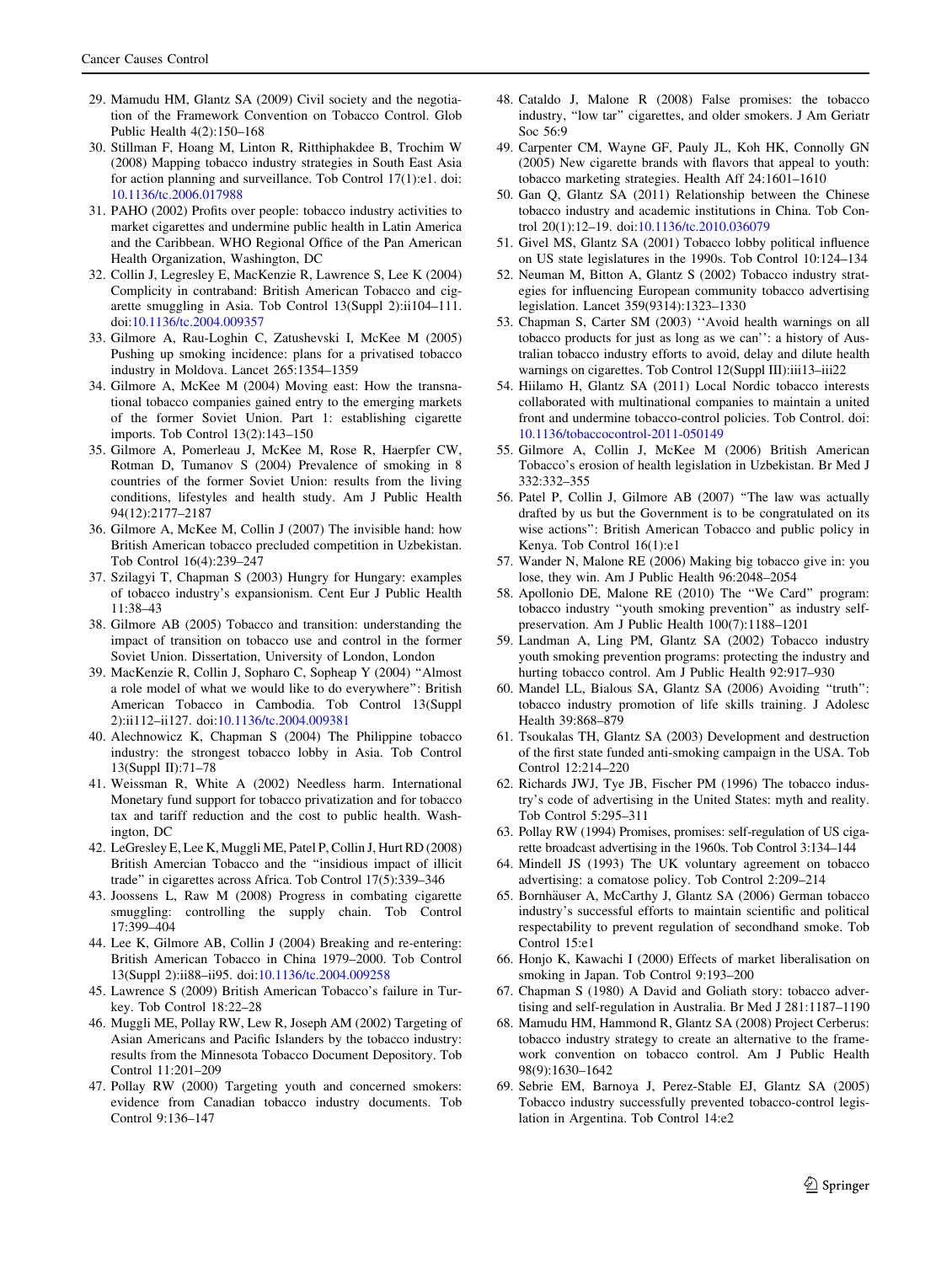- <span id="page-11-0"></span>70. Nakkash R, Lee K (2009) The tobacco industry's thwarting of marketing restrictions and health warnings in Lebanon. Tob Control 18(4):310–316
- 71. Crosbie E, Sebrie EM, Glantz SA (2012) Tobacco industry success in costa rica: the importance of FCTC article 5.3. Salud Pública de México (in press)
- 72. Assunta M, Chapman S (2004) A mire of highly subjective and ineffective voluntary guidelines: tobacco industry efforts to thwart tobacco control in Malaysia. Tob Control 13(suppl II):ii43–ii50
- 73. Carter SM (2003) From legitimate consumers to public relations pawns: the tobacco industry and young Australians. Tob Control 12:71–78
- 74. Wakefield M, Terry-McElrath Y, Emery S, Saffer H, Chaloupka FJ, Szczypka G, Flay B, O'Malley PM, Johnston LD (2006) Effect of televised, tobacco company-funded smoking prevention advertising on youth smoking-related beliefs, intentions, and behavior. Am J Public Health 96:2154–2160
- 75. Sebrie E, Glantz SA (2007) Attempts to undermine tobacco control: tobacco industry ''youth smoking prevention'' programs to undermine meaningful tobacco control in Latin America. Am J Public Health 97(8):1357–1367
- 76. McDaniel PA, Smith EA, Malone RE (2006) Philip Morris's Project Sunrise: weakening tobacco control by working with it. Tob Control 15:215–223
- 77. Chapman S (2004) Advocacy in action: extreme corporate makeover interruptus: denormalising tobacco industry corporate schmoozing. Tob Control 13:445–447
- 78. McDaniel PA, Malone RE (2005) Understanding Philip Morris's pursuit of US government regulation of tobacco. Tob Control 14:193–200
- 79. Smith EA, Malone RE (2003) Altria means tobacco: Philip Morris's identity crisis. Am J Public Health 93:553–556
- 80. Hirschhorn N (2004) Corporate social responsibility and the tobacco industry: hope or hype? Tob Control 13:447–453
- 81. Otanez M, Glantz SA (2011) Social responsibility in tobacco production? Tobacco companies' use of green supply chains to obscure the real costs of tobacco farming. Tob Control 20:403–411
- 82. Otanez MG, Muggli ME, Hurt RD, Glantz SA (2006) Eliminating child labour in Malawi: a British American Tobacco corporate responsibility project to sidestep tobacco labour exploitation. Tob Control 15:224–230
- 83. McDaniel PA, Intinarelli G, Malone RE (2008) Tobacco industry issues management organizations: creating a global corporate network to undermine public health. Global Health 4:2
- 84. Muggli ME, Hurt RD, Blanke DD (2003) Science for hire: a tobacco industry strategy to influence public opinion on secondhand smoke. Nicotine Tob Res 5:303–314
- 85. Barnoya J, Glantz SA (2006) The tobacco industry's worldwide ETS consultants project: European and Asian components. Eur J Public Health 16(1):69–77. doi:[10.1093/eurpub/cki044](http://dx.doi.org/10.1093/eurpub/cki044)
- 86. Barnoya J, Glantz SA (2002) Tobacco industry success in preventing regulation of secondhand smoke in Latin America: the ''Latin Project''. Tob Control 11(4):305–314
- 87. Ong EK, Glantz SA (2000) Tobacco industry efforts subverting International Agency for Research on Cancer's second-hand smoke study. Lancet 355(9211):1253–1259
- 88. Tong E, Glantz S (2004) ARTIST (Asian regional tobacco industry scientist team): Philip Morris' attempt to exert a scientific and regulatory agenda on Asia. Tob Control 13(Suppl II):ii118–ii124
- 89. Dearlove JV, Bialous SA, Glantz SA (2002) Tobacco industry manipulation of the hospitality industry to maintain smoking in public places. Tob Control 11:94–104
- 90. Mandel LL, Glantz SA (2004) Hedging their bets: tobacco and gambling industries work against smoke-free policies. Tob Control 13:268–276
- 91. Holm AL, Davis RM (2004) Clearing the airways: advocacy and regulation for smoke-free airlines. Tob Control 13:30–36
- 92. Sebrie E, Glantz SA (2007) ''Accommodating'' smoke-free policies: tobacco industry's courtesy of choice programme in Latin America. Tob Control 16(5):e6
- 93. Crosbie E, Sebrie EM, Glantz SA (2011) Strong advocacy led to successful implementation of smoke free Mexico City. Tob Control 20(1):64–72
- 94. World Health Organization (2004) WHO framework convention on tobacco control, article 5.3. [http://www.who.int/fctc/en/](http://www.who.int/fctc/en/index.html) [index.html](http://www.who.int/fctc/en/index.html). Accessed 25 November 2011
- 95. Nakkash R, Lee K (2008) Smuggling as the ''key to a combined market'': British American Tobacco in Lebanon. Tob Control 17(5):324–331
- 96. Owusu-Dabo E, Lewis S, McNeill A, Anderson S, Gilmore A, Britton J (2009) Smoking in Ghana: a review of tobacco industry activity. Tob Control 18(3):206–211
- 97. Wen CP, Peterson RA, Cheng TY, Tsai SP, Eriksen MP, Chen T (2006) Paradoxical increase in cigarette smuggling after the market opening in Taiwan. Tob Control 15(3):160–165. doi: [10.1136/tc.2005.011940](http://dx.doi.org/10.1136/tc.2005.011940)
- 98. Wen CP, Cheng TY, Eriksen MP, Tsai SP, Hsu CC (2005) The impact of the cigarette market opening in Taiwan. Tob Control 14(Suppl 1):i4–i9. doi:[10.1136/tc.2004.008516](http://dx.doi.org/10.1136/tc.2004.008516)
- 99. LeGresley E, Muggli M, Hurt R (2006) Movie moguls: British American Tobacco's covert strategy to promote cigarettes in Eastern Europe. Eur J Public Health 16(5):505–508
- 100. Patel P, Okechukwu C, Collin J, Hghes B (2009) Bringing 'Light, Life and Happiness': British American Tobacco and music sponsorship in sub-Saharan Africa. Third World Q 30(4):685–700
- 101. MacKenzie R, Collin J (2008) Philanthropy, politics and promotion: Philip Morris' ''charitable contributions'' in Thailand. Tob Control 17(4):284–285. doi[:10.1136/tc.2008.024935](http://dx.doi.org/10.1136/tc.2008.024935)
- 102. Braun S, Mejia R, Barnoya J, Gregorich SE, Pérez-Stable EJ (2011) Tobacco advertising and press coverage of smoking and health in 10 years of Argentinean newspapers. CVD Prev Control 6(3):71–80
- 103. Carter SM (2003) Going below the line: creating transportable brands for Australia's dark market. Tob Control 12(Suppl III):iii87–iii94
- 104. Stanton CR, Chu A, Collin J, Glantz SA (2011) Promoting tobacco through the international language of dance music: British American Tobacco and the Ministry of Sound. Eur J Public Health 21(1):21–28
- 105. Mekemson C, Glantz SA (2002) How the tobacco industry built its relationship with Hollywood. Tob Control 11:i81–i91
- 106. O'Sullivan B, Chapman S (2000) Eyes on the prize: transnational tobacco companies in China 1976–1997. Tob Control 9(3):292–302
- 107. Mejia R, Schoj V, Barnoya J, Flores ML, Perez-Stable EJ (2008) Tobacco industry strategies to obstruct the FCTC in Argentina. CVD Prev Control 3(4):173–179
- 108. Szilagyi T, Chapman S (2003) Tobacco industry efforts to keep cigarettes affordable: a case study from Hungary. Cent Eur J Public Health 11:223–228
- 109. Szilagyi T, Champman S (2004) Tobacco industry efforts to erode tobacco advertising controls in Hungary. Cent Eur J Public Health 12:190–196
- 110. Holden C, Lee K, Gilmore A, Fooks G, Wander N (2010) Trade policy, health, and corporate influence: British American tobacco and China's accession to the World Trade Organization. Int J Health Serv 40(3):421–441
- 111. Knight J, Chapman S (2004) ''A phony way to show sincerity, as we all well know'': tobacco industry lobbying against tobacco control in Hong Kong. Tob Control 13(Suppl 2):ii13–ii21. doi: [10.1136/tc.2004.007641](http://dx.doi.org/10.1136/tc.2004.007641)